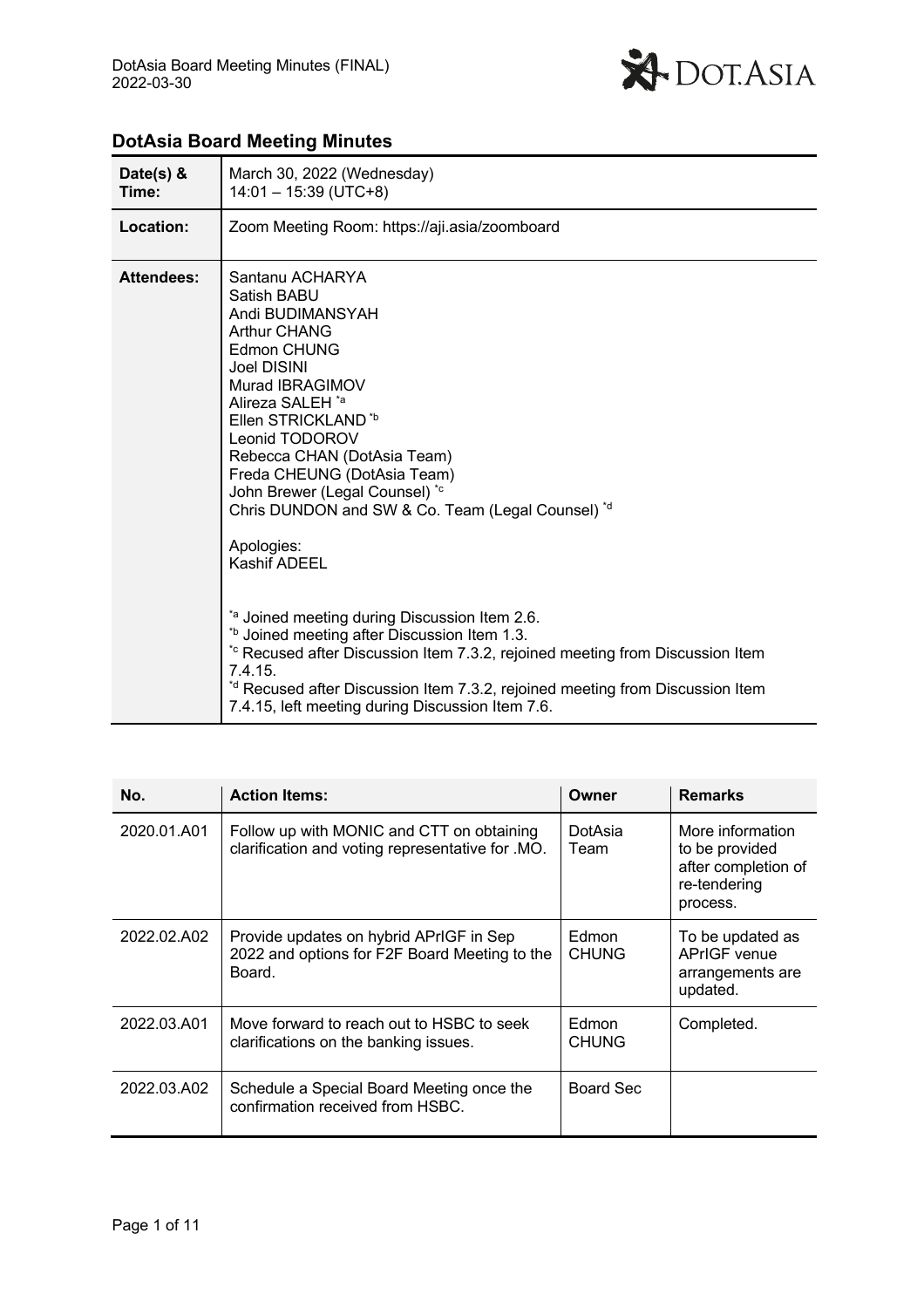

| No.         | <b>Resolutions / Decisions:</b>                                 |
|-------------|-----------------------------------------------------------------|
| 2022.03.001 | Board Meeting Minutes (Feb 26, 2022)                            |
|             | Approval of Board Meeting minutes of Feb 26, 2022.<br>$\bullet$ |
|             | Approved, with no objections.                                   |
| 2022.03.002 | Board Meeting Minutes (Feb 27, 2022)                            |
|             | Approval of Board Meeting minutes of Feb 27, 2022.<br>$\bullet$ |
|             | Approved, with no objections.                                   |

# **Discussions:**

### **1. Roll Call**

- 1.1. It was noted that based on the discussion in Mar BFC and BGC meetings, legal counsel was invited to join Mar Board Meeting. DotAsia is looking to have additional legal support regarding Board matters, further discussion about legal support will be continued at BGC meeting.
- 1.2. With no objections from Board Members present, Satish BABU chaired the Board Meeting as BGC Chair on Mar 30, 2022 until a new Chair is elected.
- 1.3. Roll call. Those present for all or part of the meeting are included in the Attendees section.

#### **2. Discussion of Presence of Legal Counsel**

- 2.1. Question was raised on the issues where input from legal counsel may be expected. It was explained that various legal questions were raised in previous meetings, therefore, legal counsel was invited to standby for questions and clarifications.
- 2.2. Follow up question was raised on whether Board's explicit consent was obtained to the presence of legal counsel at the Board Meeting. It was explained that based on the discussions in Mar BFC and BGC meetings and in email threads, it was understood to be appropriate and that there were support for such arrangement to help the Board in its discussion.
- 2.3. Objection was raised on the presence of legal counsel since there was no explicit consent to invite legal counsel to DotAsia Board Meeting.
- 2.4. It was commented that there was an impression that BFC and BGC discussed and decided to schedule a meeting with legal counsel, where the meeting was postponed. It was also commented that the Board has been stalled on several critical issues, and during the discussion, there was no explicit disagreement for inviting legal counsel to the meeting raised.
- 2.5. Concern was raised on the understanding of consensus on critical issues without voting on each and every item.
- 2.6. It was also commented that the Board are stuck on several issues that legal guidance might be helpful for discussions. It was suggested to give it a try to obtain legal advice to address substantive issues since current concerns regarding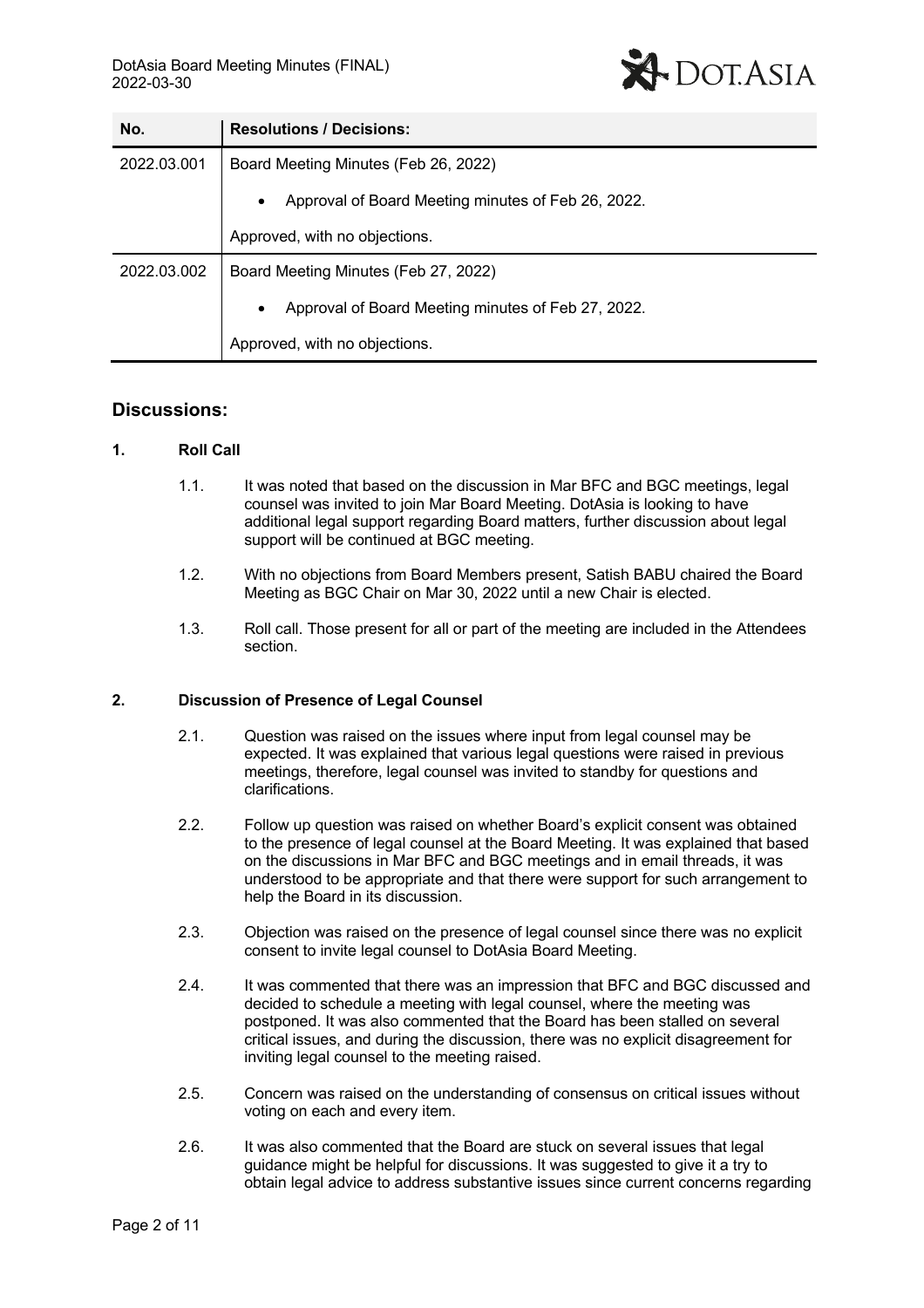

legal presence are around process only rather than actual argument on the downside for the presence of legal counsel.

- 2.7. Question was raised on the hourly rates for the presence of legal counsel. It was explained the hourly rates of legal counsel is included in the engagement letter.
- 2.8. Comment was raised that there is no need for legal advice for now based on the confirmation received from banks for having Directors from sanctioned countries.
- 2.9. Question was raised on the agenda and the discussion items that are relevant to legal advice. Proposed agenda was presented and briefed to the Board. It was explained that Board Chair Election, discussion of Articles of Association (AA), and legal updates on litigations could benefit from legal counsel input.
- 2.10. Question was raised on the specific issues raised by the Board in previous meetings that require input from legal counsel.
	- 2.10.1. During previous discussions at BFC and BGC meeting, it was noted that the Board raised questions specifically on the potential conflict of interest situation, and whether certain Board Members should be considered for Board leadership positions given the status.
	- 2.10.2. There were also discussions on the interpretation of Board governance in various forms. For example, whether things that were not discussed in a meeting but discussed outside of meeting should be included in minutes, and whether certain positions of the Organisation should be presented in the minutes. As well as whether it is appropriate to record detailed information about who said what in the minutes, and the consideration of the conflict of interest in terms of litigation, whether certain information should be provided to litigants against the Organisation.
	- 2.10.3. Follow up question was raised on whether the Board should go through the raised issues first before starting the next agenda of Board Chair Election. It was explained that one or two variants of the questions are usually raised during the discussion, which causes confusion and the conversation was stuck, however, it is up to the Board to decide the approach.
- 2.11. Comment was raised that a lot of the agenda items are administrative matters that the Board should decide by themselves. Although clarifications of the Election are required, given the time spent in previous Board and Committee Meetings, it was suggested to resolve the Board Chair Election first and get the Board started running under the Chair's leadership. Thereupon, if there are specific issues that requires legal support, the Board could list them out and set up another meeting with legal counsel, which would be more efficient and productive.
- 2.12. It was noted that legal counsel would provide inputs for the Board to make an informed decision, where the final decisions would be made by the Board.
	- 2.12.1. It was further commented that the Board should receive legal advice before making decisions.
	- 2.12.2. In the light of business continuity as well as the long-term sustainability of DotAsia, the Board should be prudent to hear professional advice and then consider whether to accept the advice.
- 2.13. Concern was raised on Board's approval on the selection of legal counsel.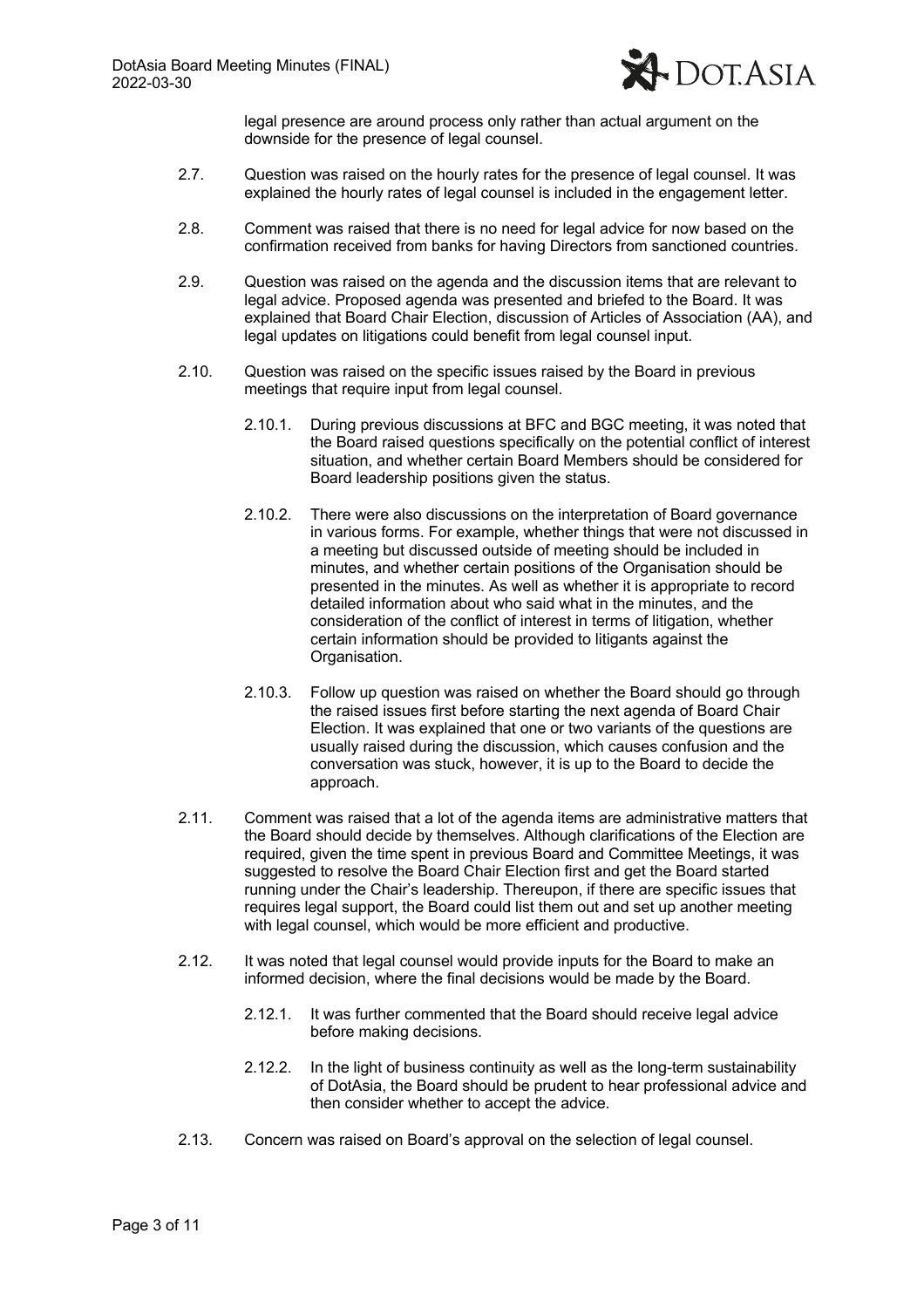

- 2.13.1. It was clarified that DotAsia legal counsel was duly appointed by the DotAsia Board, and the incoming Board should not completely overturn a decision of former Board without due discussion.
- 2.13.2. It was also clarified that the legal counsel represents DotAsia Organisation instead of any Board Members as individuals.
- 2.13.3. It was highlighted that due to the various reasons mentioned previously and on email via mailing list, Board Chair Election should not take place without receiving legal advice.
- 2.13.4. It was again highlighted that additional input from a legal perspective would help the Board to make better informed decisions about the approach of the critical issues. It was also highlighted that the principle of the Board is to try to make good decisions in the best interests of the Organisation, and the Board should weigh the importance and priority of issues.
- 2.14. There was suggestion on proceeding with the agenda and further discussing the matter of retaining legal counsel presence as the first discussion item.
	- 2.14.1. Discussion was raised regarding voting. It was commented that stating the logic through discussions could help others to understand the reasons behind the position. Although decisions through voting may be efficient, it is often divisive. On the other hand, decisions based on consensus through discussion are more inclusive and represent good governance.
	- 2.14.2. It was suggested to seek legal advice on whether the M&A requires the Board settle all disputes by explicit voting.
	- 2.14.3. A concern was clarified that there was no explicit consent from the Board nor notification to the Board on inviting lawyers to the meeting. It was explained that the Board was informed via mailing list along with the background and materials of other meeting agendas.
	- 2.14.4. It was again clarified that the Board did discuss and show support for having lawyers in the meeting at multiple meetings and through multiple email threads. However, if the Board feels appropriate to have a clearer process going forward, the process can be put in place and improved.

### **3. Review / Amend Agenda**

3.1. With no further comments received, the agenda was accepted.

### **4. Updates of SOI (Statement of Interest)**

4.1. Santanu reported that he was assigned to be a Director of NIXI-CSC Data Services Ltd, a newly incorporated company of NIXI (.IN), which will look after the data services of Pan India Government Companies.

# **5. Approval of Board Meeting Minutes (Feb 26, 2022)**

5.1. Latest version of Draft 1 was presented and action items were briefed to the **Board**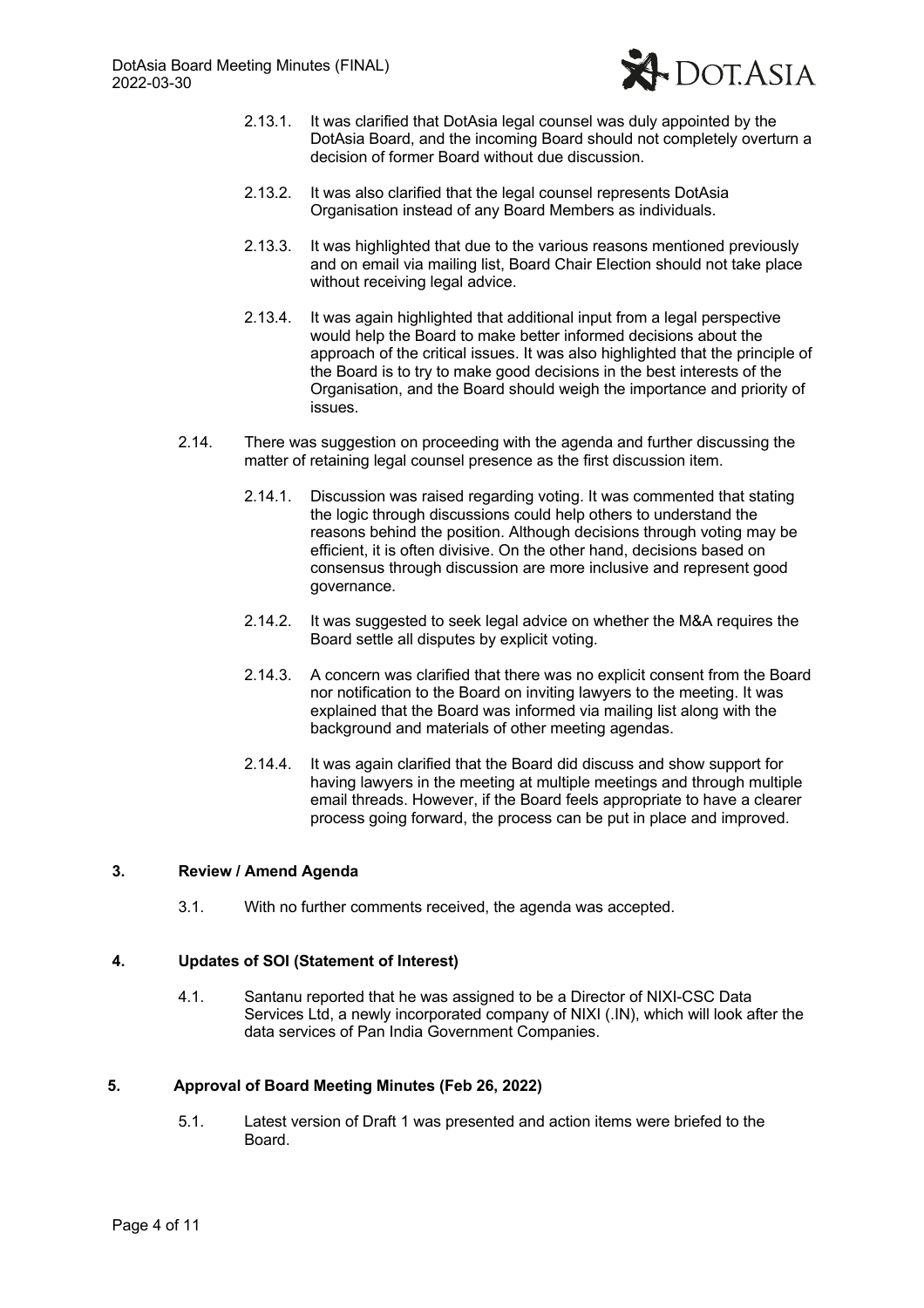

5.2. The Feb 26, 2022 Board Meeting minutes were approved with no objections. (2022.03.001)

### **6. Approval of Board Meeting Minutes (Feb 27, 2022)**

- 6.1. Latest version of Draft 1 was presented and action items were briefed to the Board.
- 6.2. The Feb 27, 2022 Board Meeting minutes were approved with no objections. (2022.03.002)

### **7. Board Chair Election**

- 7.1. General Advice from Legal Counsel
	- 7.1.1. It was suggested to bring up questions the Board raised earlier in multiple meetings so that general answers and clarifications could be received.
	- 7.1.2. Pertinent matters that the Board should take into consideration before starting the Board Chair Election were presented and briefed to the Board. Matters include the banking situation and its relation to and impact on Board Chair Election, and lawsuits and its relation to privileged info and Board leadership positions.
		- 7.1.2.1. In order to address the banking situation, it is planned to (a) strengthen relationship with HSBC in Hong Kong (for DotAsia main operational account), (b) explore and establish bank account and operating entity outside of Hong Kong, and (c) update DotAsia governance documents to formalize observer role. Thus a 3-pronged approach should be pursued together immediately.
		- 7.1.2.2. Meanwhile, since there are lawsuits that certain Board Members are litigating against the Organisation, the Board needs to consider whether it is appropriate for them to take on Board leadership positions.
		- 7.1.2.3. It was also noted that there is a significant immediate risk in terms of who is put as a Board Director. If the person is from a sanctioned country, there is potential risk that DotAsia's bank account is frozen or forced to close, which would hamper DotAsia's obligations to registrars and to ICANN, and abilities to respond to legal challenges and to defend the best interest of the Organisation.
		- 7.1.2.4. Therefore, it was suggested to start with considering individuals from US or UN sanctioned countries as Observers and not directly participate in the Board leadership positions for the time being until the banking relationship and situation is reinforced.
		- 7.1.2.5. It was highlighted that this provision of Observer is already included in the Board Elections Procedure (BEP) 2022, and agreed to by Board candidates and received by DotAsia Members, where section 2.1 states explicitly that person that is from a US or UN sanctioned country will serve on the Board as an Observer Member.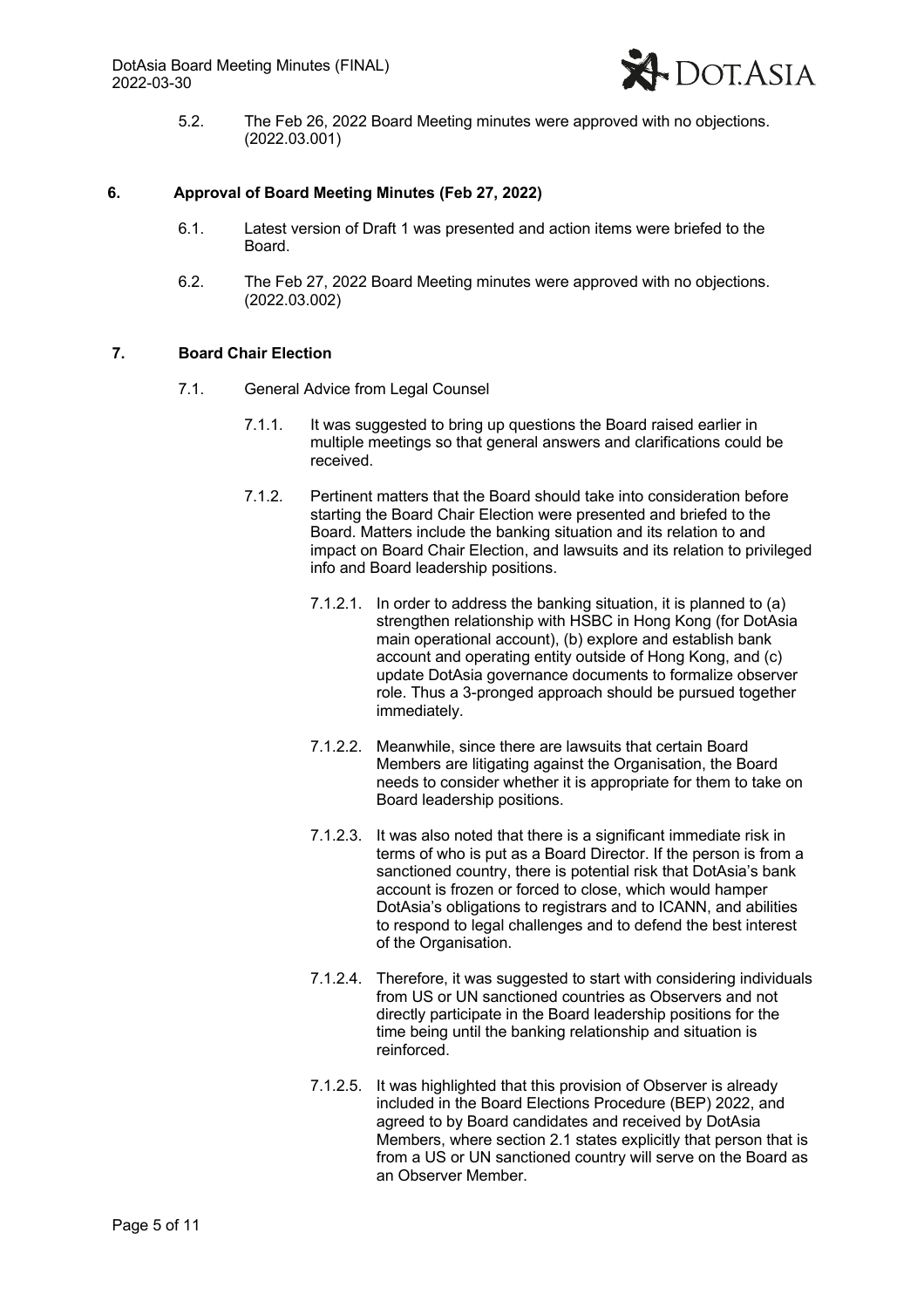

- 7.1.2.6. In terms of the proposed approach for next steps, it was suggested to adopt the provision as incorporated in BGC-004: Board Elections Procedures, and immediately reinforce banking situation with the 3-pronged approach (refer to Discussion Item 7.1.2.1). And lastly, once one or more steps of the 3-pronged approach were completed, the Board could reassess the risk of reinstating those from US or UN sanctioned countries as Board Members and considering Board leadership for them. If needed, the Board could call for Board leadership positions again (including Board Chair) at that time.
- 7.1.2.7. For the litigants against DotAsia, it was suggested that they recuse from Board leadership positions until dispute resolved.
- 7.2. Suggestion was raised to have a vote for the presence of legal counsel at the meeting.
	- 7.2.1. It was explained that since the Board is still establishing the Observer status and there is uncertainty on who may or may not be counted in a vote. It was suggested to listen first to the advice from legal counsel as step zero.
	- 7.2.2. Comment was raised that Directors should have the right to vote as stated in DotAsia M&A. It was suggested to bring the question to legal counsel, who could provide a detail explanation on the matter.
- 7.3. There was a suggestion from the legal team to recuse themselves for the Board to first consider the matter of legal counsel presence at the meeting.
	- 7.3.1. It was suggested and agreed to recuse the legal team for time being so that the Board could discuss and resolve the matter of presence of legal counsel at the meeting.
	- 7.3.2. The legal team was recused from the meeting.
- 7.4. There was discussion on whether the Board decides to call in the legal team to the meeting.
	- 7.4.1. It was again highlighted that the provided legal advices are not mandatory and have no binding effect on the Board.
	- 7.4.2. It was also highlighted that the discussion is focused on whether the Board decides to hear from legal perspectives and not on adopting any legal advice.
	- 7.4.3. It was commented that given the updates from several banks indicating that they are open to setup bank accounts for organizations who have Russian and Iranian Board Directors on the Board, legal advice may not be necessary and that DotAsia could proceed to the Election. If there are other issues that require input from legal counsel, the Board could seek legal advice afterwards.
	- 7.4.4. It was highlighted that the act of the legal team saying that they would like to recuse themselves until the issue was resolved shows that they work for the company and for the best interests of the company.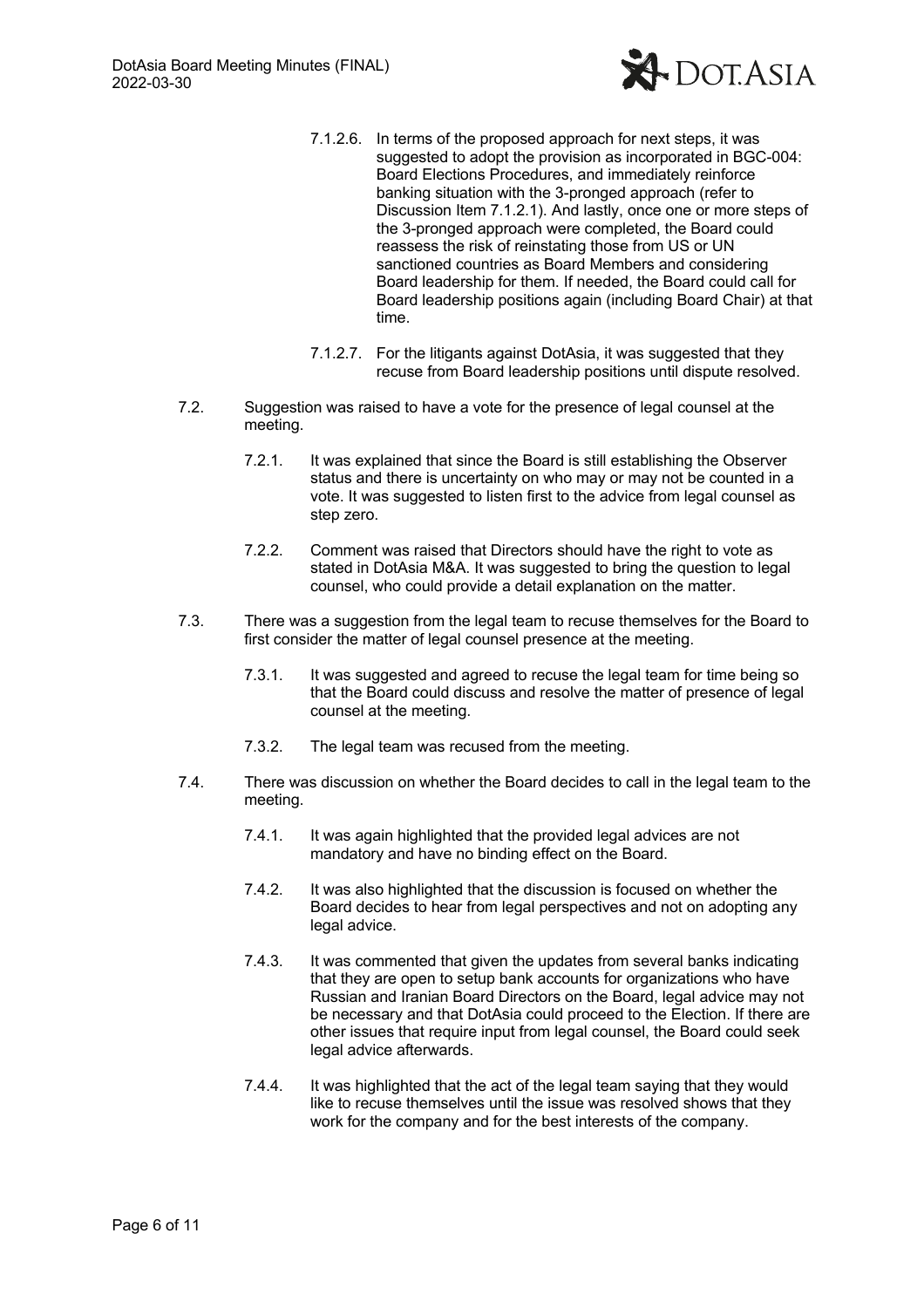

- 7.4.5. It was clarified that having the legal team in the room does not mean that they would jump in all the time for their advice, and that, they would only provide advice when the Board asks them to do so.
- 7.4.6. It was commented that since no vote was taken on the matter, variation in interpretations may lead to different subjective perceptions. It was also commented that the Board should be given enough time to go through documents and materials before meetings, and should be consulted for formal consent before inviting legal counsel to a meeting.
- 7.4.7. It was noted that there is general agreement that Board Members would like to listen to the advice from legal counsel, and take them into considerations. It was agreed that proper communications should be in place and the Board should be well informed in advanced in the future to avoid the same situation.
- 7.4.8. In terms of the selection of legal counsel, it was reported that the former Board identified the best lawyer possible based on their competencies and track records, and the Board is happy with their professional support to DotAsia. However, if Board Members have another suggestions further discussions are welcome.
- 7.4.9. It was commented that as a Board Member with the fiduciary duty to the Organisation, hearing legal advice and being able to ask questions directly to legal team would be helpful for making better informed decisions regarding complex issues.
- 7.4.10. It was suggested to have the Board consider, for the best interest of the discussion, the real concern against having legal counsel in the meeting, apart from the concern on the invitation process.
- 7.4.11. It was commented that it is good to have consultations from professionals in principle. However, if the process is in place and Board Members are informed in prior about the invitation, Board Members could be better prepared with questions to be asked regarding legal and banking situation.
	- 7.4.11.1. It was explained that the purpose of inviting legal counsel to this Board Meeting is to help the Board to go through the issues that has been discussed by the Board and stuck for a while, including Board Chair Election and other matters.
	- 7.4.11.2. Meanwhile, a separate session with legal counsel could be arranged to address specific legal issues so that Board Members, especially incoming Board Members, would be able to ask questions directly to legal counsel.
- 7.4.12. It was commented that the opinion of individual Board Members should represent the position of that particular Board Member only, and opinions from Board Members should not be overruled by others. It was clarified that Board Members are welcome to raise opinions and suggestions for discussion, and the Board's opinion, as a whole, would be a collective taking into consideration different positions based on the discussion.
- 7.4.13. The question of voting was again raised. It was commented that when there is disagreement on a matter, voting would be a mechanism to resolve such disagreement. However, given that legal clarifications in terms of voting rights is required, it was suggested to seek legal advice first, so that it can be taken into account in order to move forward with the Board Chair Election.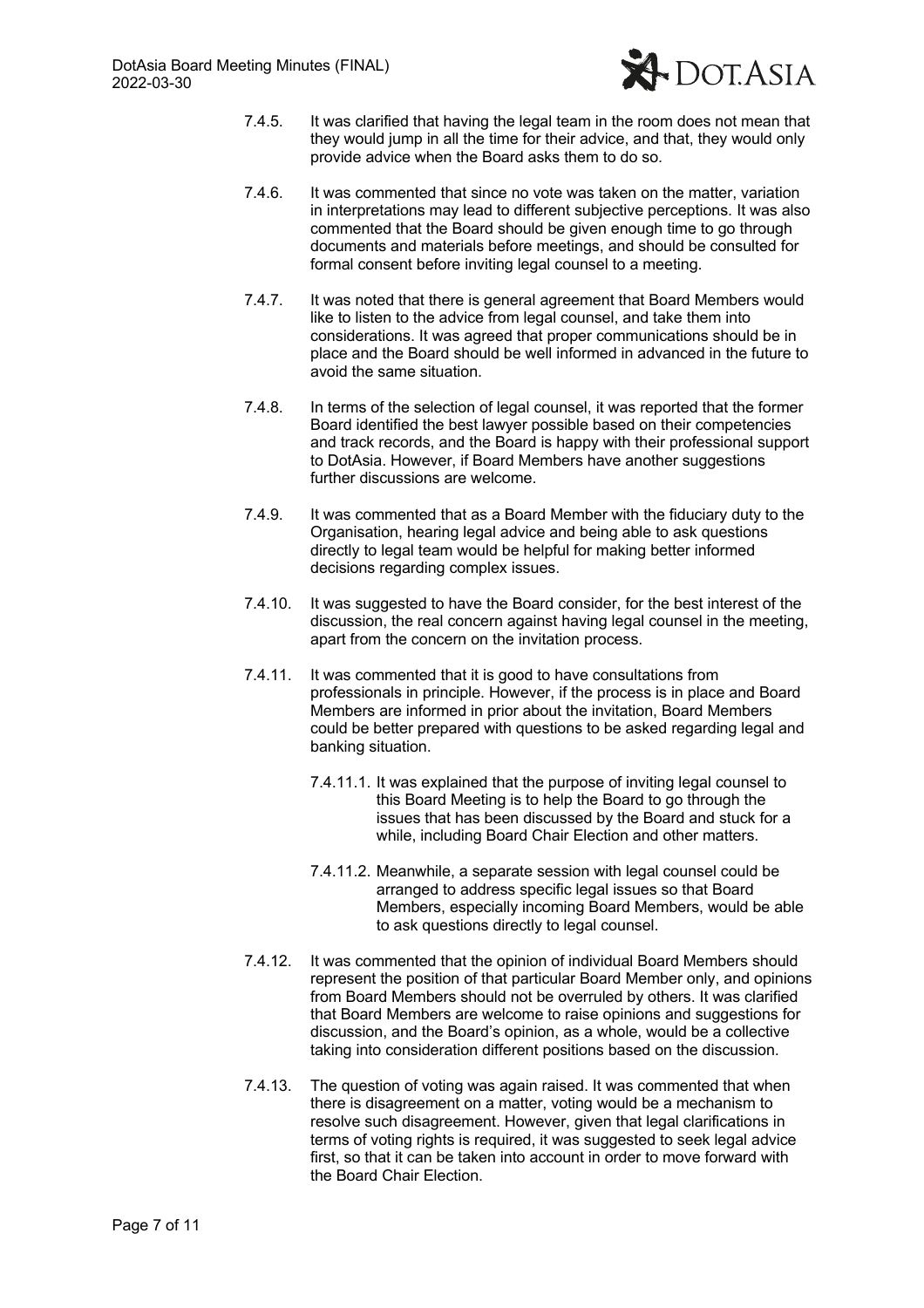

- 7.4.14. Question was raised on whether the lawyers from Stevenson, Wong & Co. and John Brewer are acting on behalf of any Board Directors or the CEO, and whether there is any conflict of interest.
	- 7.4.14.1. It was clarified that Stevenson, Wong & Co. and John Brewer represent DotAsia in the litigation that was brought against DotAsia from Joel/DotPH. It was further clarified that The CEO and other former Board Members are implicated in the lawsuit, who have all pledged to DotAsia for the best interest of DotAsia to be fully represented through that firm, which is representing DotAsia. The lawyers do not represent any of the Board Members nor the CEO personally, but do represent the best interests of DotAsia in the defence against the litigation.
	- 7.4.14.2. It was also clarified that Stevenson, Wong & Co. is DotAsia's solicitors in Hong Kong, and John Brewer is the barrister for DotAsia in the cases that DotAsia is defending against.
- 7.4.15. Legal counsel rejoined the meeting after Board's discussion.
- 7.5. There was discussion with legal counsel.
	- 7.5.1. It was noted that although there was concern regarding the process of inviting legal counsels to the meeting, there is still a general feeling that it is valuable to hear legal advice, especially on the situation for the Board Chair Election, consideration for Board leadership positions, and the issue with sanctioned countries and the risks involved.
	- 7.5.2. In terms of the Board Chair Election, legal counsels explained that:
		- 7.5.2.1. Based on Article 48 in the current DotAsia M&A, a chairman may be elected from within the Board. This simple statement has not been an issue until the question of the chairman possibly coming from a sanctioned country.
		- 7.5.2.2. DotAsia has tried to address the issue while trying to ensure the person from sanctioned country still have the ability to participate in the Board by the way of a status like an Observer.
		- 7.5.2.3. Meanwhile, the Observer status is being included in the redraft of Articles of Association (AA), where the definition of the Observer is still under development, but in principle it can be considered as somebody who participates in the Board in the Board Meetings, but not as an official director.
	- 7.5.3. In terms of the banking situation, legal counsels explained that:
		- 7.5.3.1. They have been made aware that Arthur has been in touch with HSBC in respect of the matter and that based on the communications, there is optimism that HSBC may not be imposing the threatened sanctions related measures on the company that they were threatening to carry back in 2018.
		- 7.5.3.2. It was understood that this is part and parcel of DotAsia's approach to strengthen the relationship with HSBC in Hong Kong, which was also suggested to be the focus for actions to be taken at the moment. It is further explained that if a relationship with HSBC can be built such that they can form a different attitude on the issue of sanctioned countries as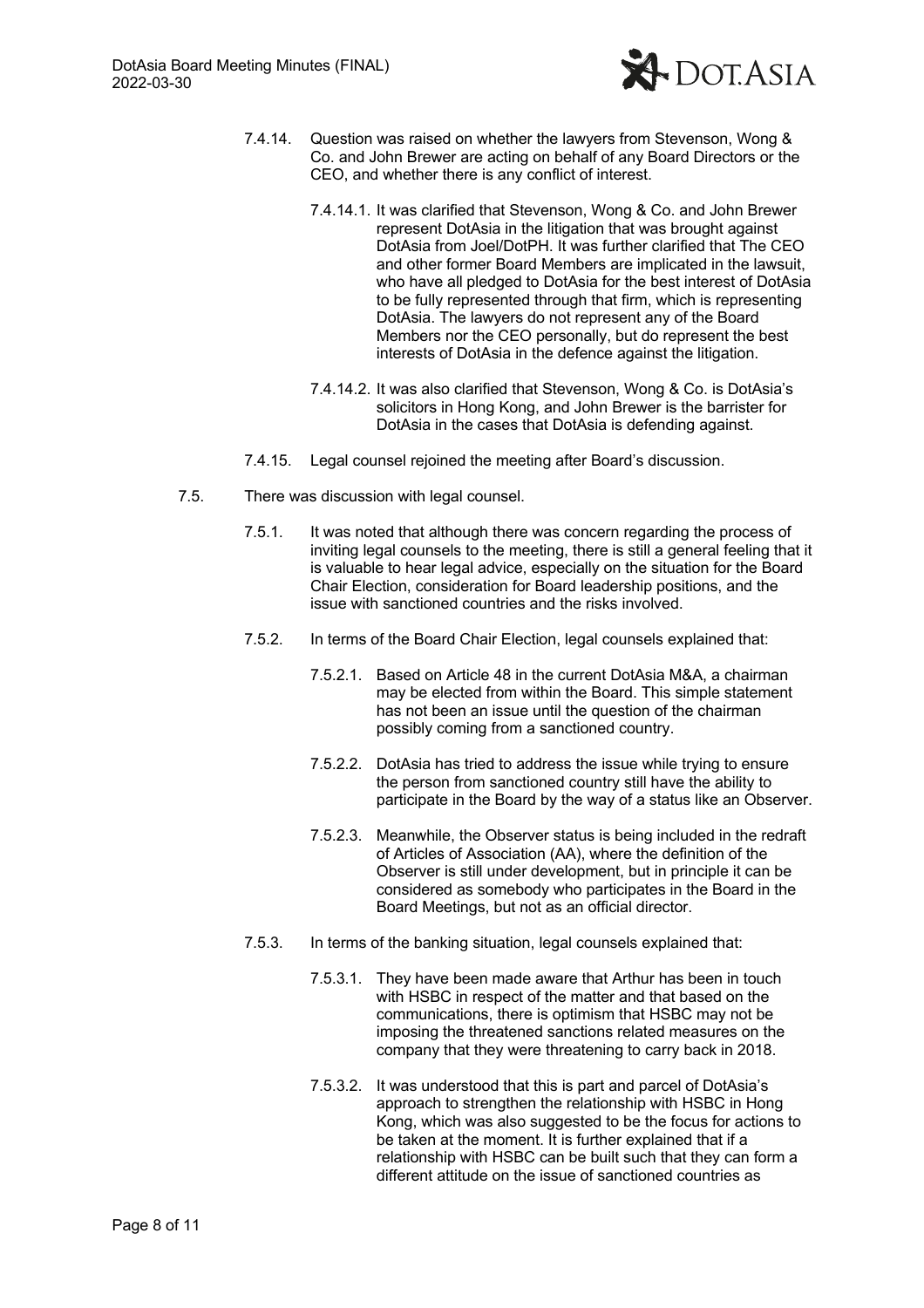

reported, then the immediate issues of Chairmanship and whether certain Board elect need to be considered as Observers may not exist anymore, and concerned Board Members could participate in the Board as a full Director.

- 7.5.3.3. Regarding the next step, it was suggested that the legal counsel could be involved in formally approaching HSBC to obtain confirmation that Board members with nationalities from sanctioned countries are acceptable as long as s/he fulfills the criteria mentioned in previous email communications, then DotAsia as a company will not suffer from the banking issue of HSBC. In that case, the immediate issue that the Board faces at the moment could be eased, but that does not mean that this issue will not arise in the future.
- 7.5.3.4. It was added that the first objective should be to strengthen the existing relationship with HSBC and avoid any potential destabilization, which is also included in the legal advice on May 2021. Nevertheless, it is cautioned that such decision from HSBC may not be forthcoming in a short period of time.
- 7.5.3.5. Regarding the update of DotAsia Governance documents to formalize Observer role in the 3-pronged approached, legal counsel agreed that it should be done in any event since no one knows what further problems might arise at any time, and it could be helpful to have that mechanism as a safety net.
- 7.5.3.6. Regarding the approach of exploring and establishing bank account and operating entity outside of Hong Kong, it was explained that it is fraught with difficulty and is not helpful to actually solving the problem if DotAsia needs to continue transacting in US currency. It was further explained that wherever another operating entity might be based, or with whom the operating entity might have an account, ultimately the clearing of US dollar funds has to be incorporated with the US banking system. If the existing problems cannot be resolved, the organization may still risk being implicated if and when US authorities apply pressure to banks clearing in US dollars.
- 7.5.4. Question was raised that based on the M&A and the bank's position as mentioned in email communications, whether there is therefore no problem now for anyone on the Board to be an official Board Director or to be elected as the Chairman of the Board.
	- 7.5.4.1. It was explained that based on the email from Arthur explaining the situation, that, as long as Board Member(s) from sanctioned countries do(es) not "control" the Board in any way and there are no financial dealings with such individuals, it should be acceptable to HSBC. Furthermore, it also appeared to indicate that is no issue with Board Member from Russia at this time. If these can be confirmed, based on the existing information, the issues that the Board is currently facing, in terms of the Board Chair Election and who should or should not be listed as an official Board Director might disappear.
	- 7.5.4.2. However, it is cautioned that, existing information is only an informal talk with HSBC, and should be confirmed. Also, that the Observer status proposed by legal counsel remains useful in the future as a fallback to ensure that the appointment of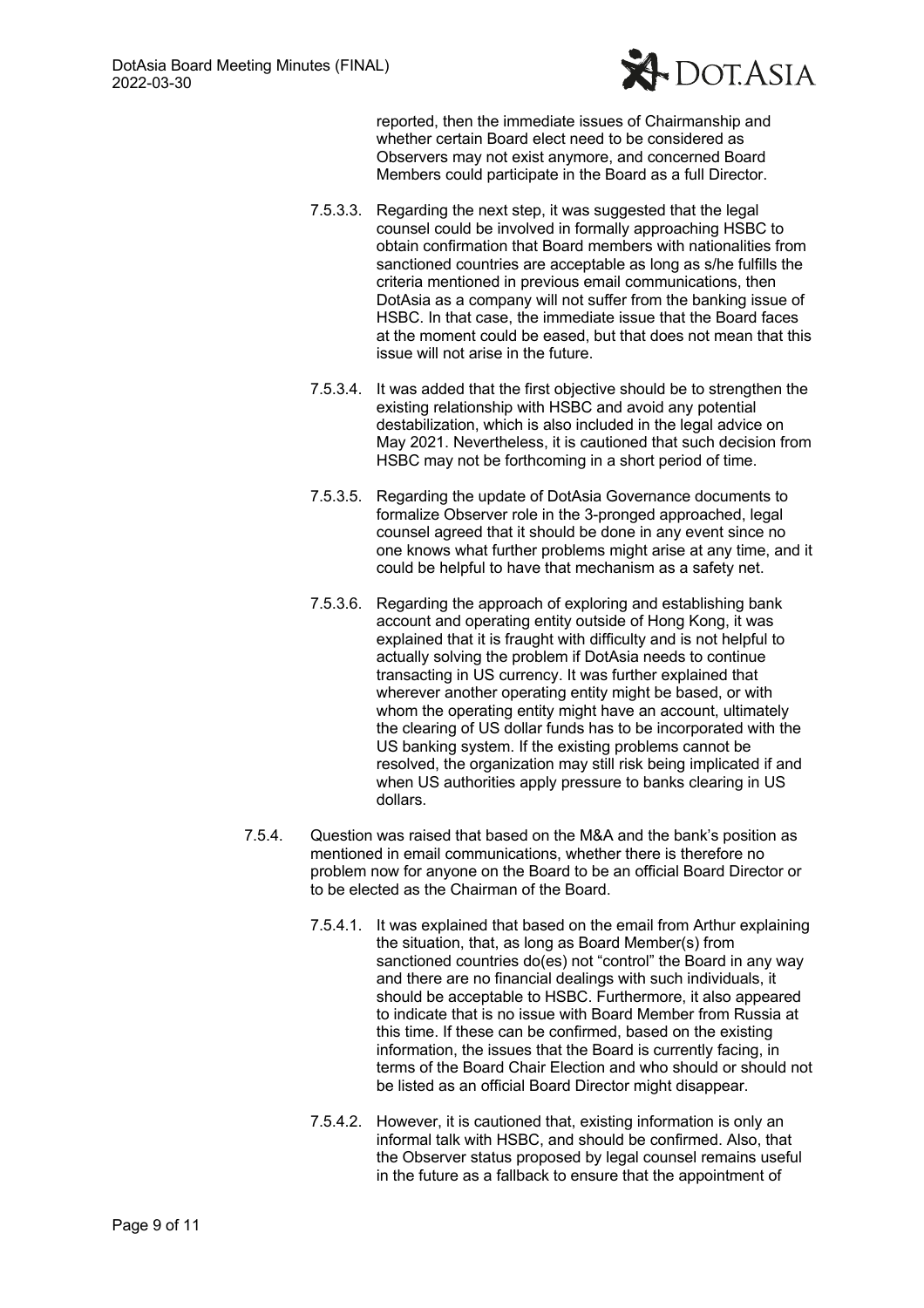

persons from sanctioned countries to the Board would not affect banking requirements. With these measures in place, then what's concerning the Board at the moment in this regard would disappear.

- 7.5.5. The Board appreciates Arthur's effort on the issue and it was understood that a great pathway has been identified to address the issue with a potential to resolve the issue in the next few weeks. However, it was highlighted that DotAsia is still under immediate risk until the confirmation is received from HSBC.
	- 7.5.5.1. It was highlighted that if the Board wish to appoint individual(s) with nationalities from sanctioned countries as Chairman, then that will necessarily mean an update to the Companies Registry with the individual(s) as official Board Directors, and as matters stand with HSBC that is in contrary to what HSBC requested to be addressed back in 2018.
	- 7.5.5.2. It was further noted that, if the individual with whom Arthur has been discussing is sufficiently senior, and has a compliance role or is responsible for compliance, then the situation sounds very optimistic. Nevertheless, it was also reminded that it is possible that people in compliance tell very senior people in the bank what they should and should not do.
- 7.5.6. It was asserted that Russia is not currently a sanctioned country under US or UN sanctions, explaining that although there are sectoral sanctions and sanctions against individuals, the country itself is not under sanctions. It was commented that the distinction between sectoral, individual or country sanctioned is very helpful and appreciated.
- 7.5.7. Comment was raised that while no business shall be transacted with individuals or organizations under sanctions, serving on the DotAsia Board as a volunteer does not imply any business transactions.
	- 7.5.7.1. From this perspective, it was clarified that DotAsia Board Directors, does not receive any remuneration or any other kinds of allowances from DotAsia.
	- 7.5.7.2. It was noted that further clarification from the banks will be required on whether this is a relevant point. With reference to the DotAsia M&A, it is clearly stated that no Director other than the CEO can be remunerated.
- 7.5.8. An anecdotal experience was raised as reference. It was also noted that concerned individuals have changed their country of residence to another country.
	- 7.5.8.1. It was explained that the only conversations taken into consideration on this issue were in respect of the situation in 2018. If indeed, HSBC is prepared and would very easily accept individuals from sanctioned countries and countries with sectoral sanctions, then there would appear to be no problem in proceeding to include such individuals as official Board Directors.
	- 7.5.8.2. It was noted that the fact that the anecdotal experience shared can be useful for understanding the situation, it seems to lean in favor of banks not having a problem with such particular individuals.